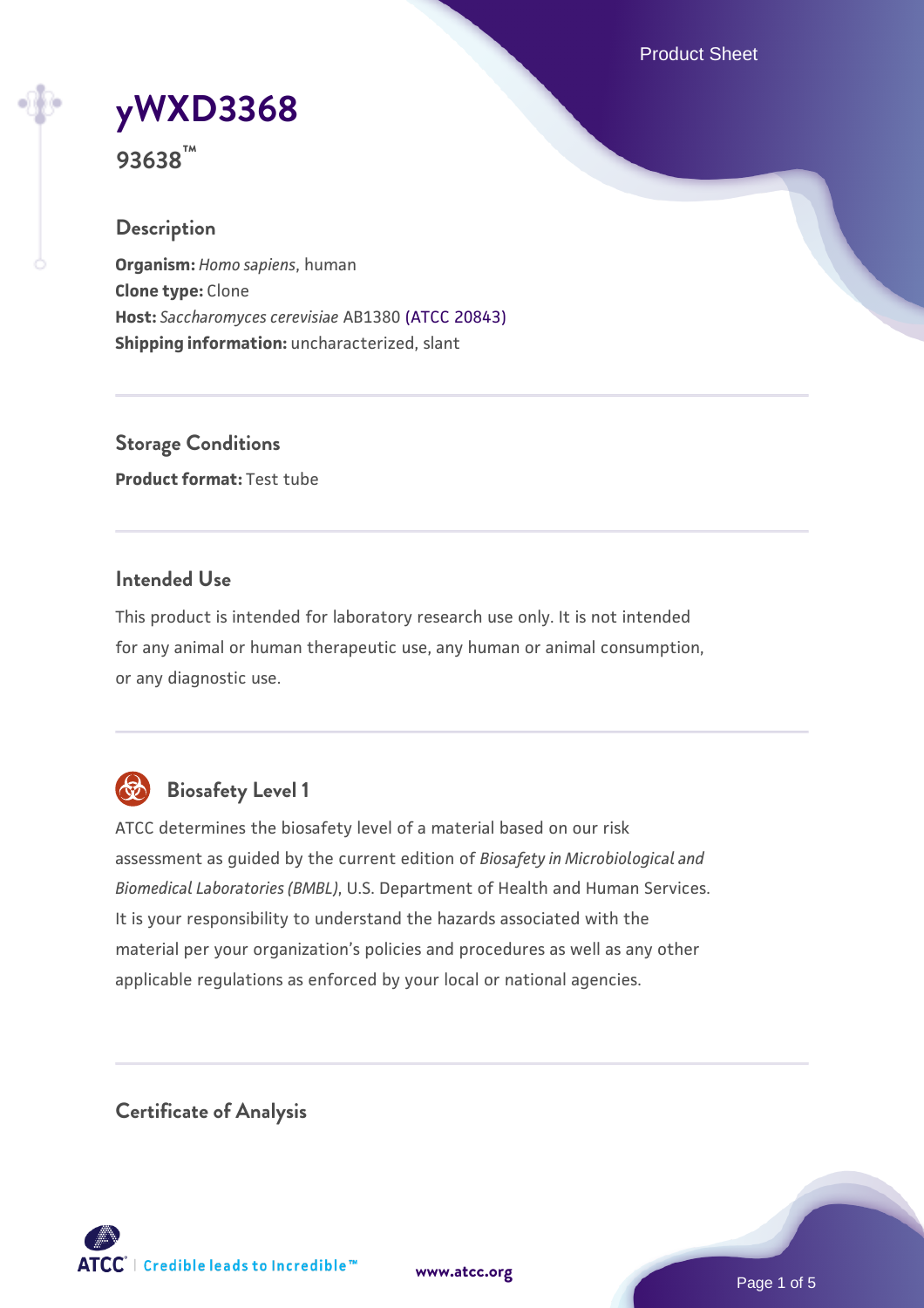# **[yWXD3368](https://www.atcc.org/products/93638)** Product Sheet **93638**

For batch-specific test results, refer to the applicable certificate of analysis that can be found at www.atcc.org.

# **Insert Information**

**Type of DNA:** genomic **Genome:** Homo sapiens **Chromosome:** X X pter-q27.3 **Gene name:** DNA Segment, single copy **Gene product:** DNA Segment, single copy [DXS3034] **Gene symbol:** DXS3034 **Contains complete coding sequence:** Unknown **Insert end:** EcoRI

## **Vector Information**

**Construct size (kb):** 160.0 **Intact vector size:** 11.454 **Vector name:** pYAC4 **Type of vector:** YAC **Host range:** *Saccharomyces cerevisiae*; *Escherichia coli* **Vector information:** other: telomere, 3548-4235 other: telomere, 6012-6699 Cross references: DNA Seq. Acc.: U01086 **Cloning sites:** EcoRI **Markers:** SUP4; HIS3; ampR; URA3; TRP1 **Replicon:** pMB1, 7186-7186; ARS1, 9632-10376

# **Growth Conditions**

**Medium:** 



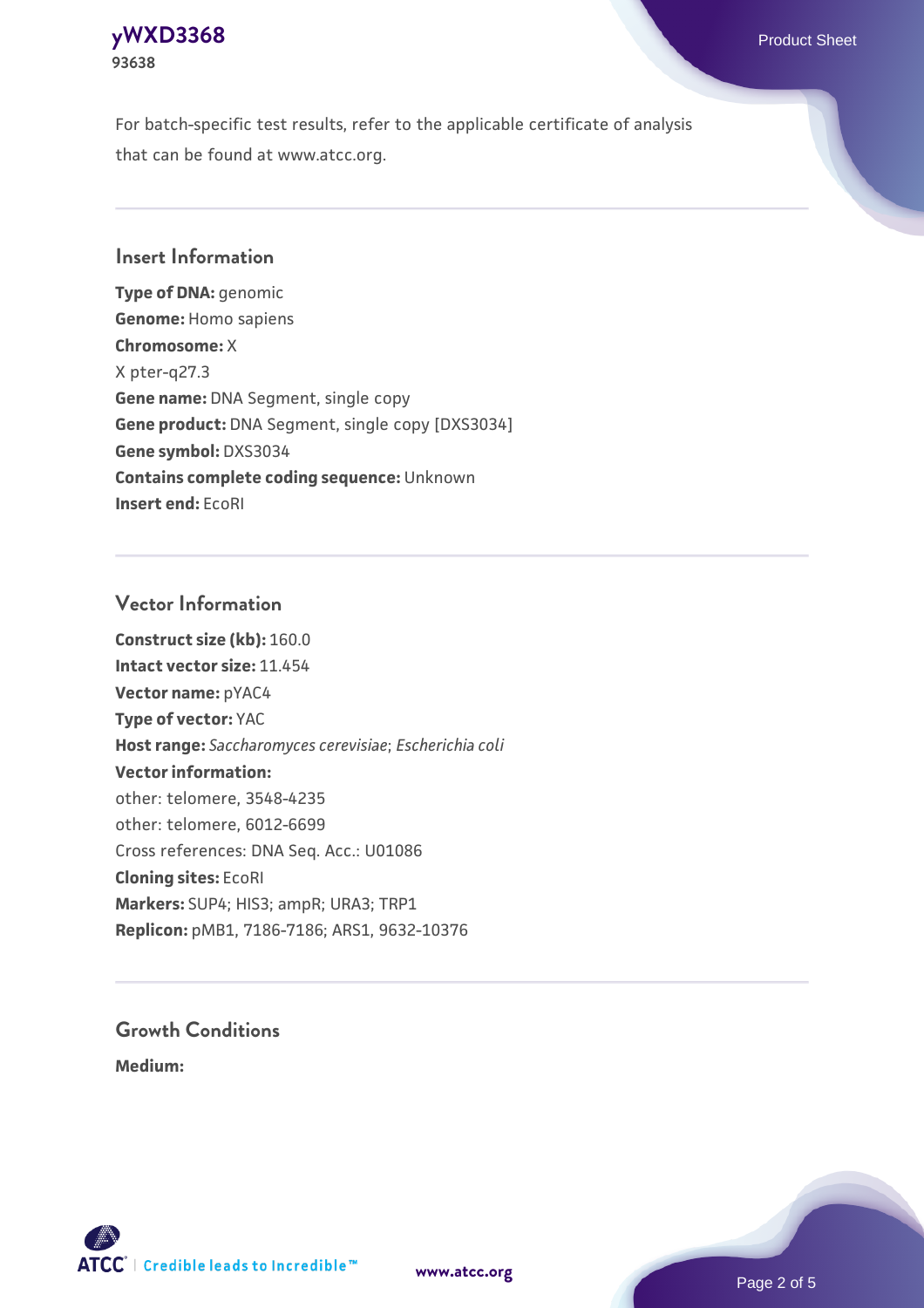#### **[yWXD3368](https://www.atcc.org/products/93638)** Product Sheet **93638**

[ATCC Medium 1245: YEPD](https://www.atcc.org/-/media/product-assets/documents/microbial-media-formulations/1/2/4/5/atcc-medium-1245.pdf?rev=705ca55d1b6f490a808a965d5c072196) **Temperature:** 30°C

#### **Notes**

More information may be available from ATCC (http://www.atcc.org or 703- 365-2620).

# **Material Citation**

If use of this material results in a scientific publication, please cite the material in the following manner: yWXD3368 (ATCC 93638)

# **References**

References and other information relating to this material are available at www.atcc.org.

# **Warranty**

The product is provided 'AS IS' and the viability of ATCC® products is warranted for 30 days from the date of shipment, provided that the customer has stored and handled the product according to the information included on the product information sheet, website, and Certificate of Analysis. For living cultures, ATCC lists the media formulation and reagents that have been found to be effective for the product. While other unspecified media and reagents may also produce satisfactory results, a change in the ATCC and/or depositor-recommended protocols may affect the recovery, growth, and/or function of the product. If an alternative medium formulation or reagent is used, the ATCC warranty for viability is no longer



**[www.atcc.org](http://www.atcc.org)**

Page 3 of 5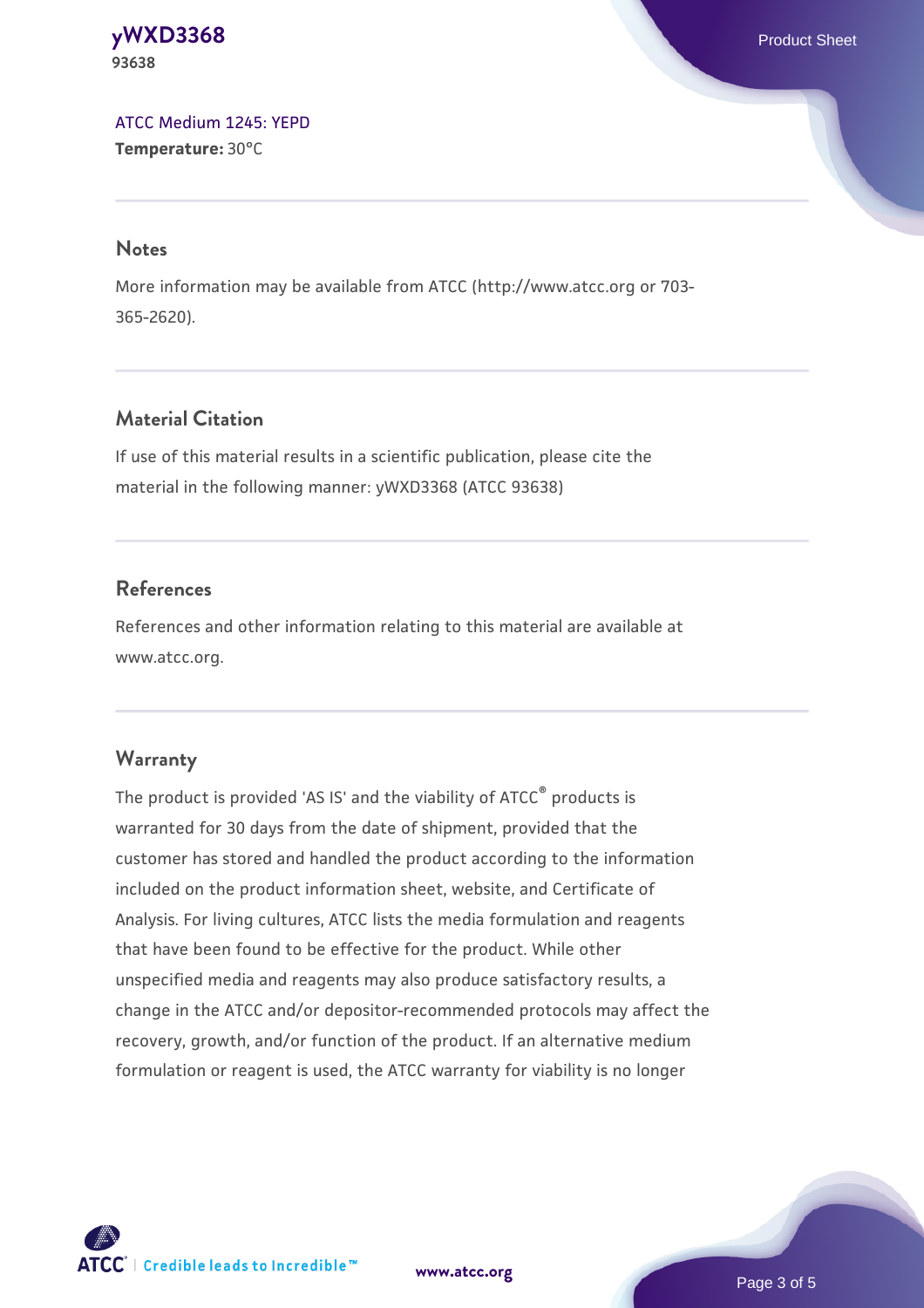**[yWXD3368](https://www.atcc.org/products/93638)** Product Sheet **93638**

valid. Except as expressly set forth herein, no other warranties of any kind are provided, express or implied, including, but not limited to, any implied warranties of merchantability, fitness for a particular purpose, manufacture according to cGMP standards, typicality, safety, accuracy, and/or noninfringement.

#### **Disclaimers**

This product is intended for laboratory research use only. It is not intended for any animal or human therapeutic use, any human or animal consumption, or any diagnostic use. Any proposed commercial use is prohibited without a license from ATCC.

While ATCC uses reasonable efforts to include accurate and up-to-date information on this product sheet, ATCC makes no warranties or representations as to its accuracy. Citations from scientific literature and patents are provided for informational purposes only. ATCC does not warrant that such information has been confirmed to be accurate or complete and the customer bears the sole responsibility of confirming the accuracy and completeness of any such information.

This product is sent on the condition that the customer is responsible for and assumes all risk and responsibility in connection with the receipt, handling, storage, disposal, and use of the ATCC product including without limitation taking all appropriate safety and handling precautions to minimize health or environmental risk. As a condition of receiving the material, the customer agrees that any activity undertaken with the ATCC product and any progeny or modifications will be conducted in compliance with all applicable laws, regulations, and guidelines. This product is provided 'AS IS' with no representations or warranties whatsoever except as expressly set forth herein and in no event shall ATCC, its parents, subsidiaries, directors, officers, agents, employees, assigns, successors, and affiliates be liable for indirect, special, incidental, or consequential damages of any kind in connection with or arising out of the customer's use of the product. While reasonable effort is made to ensure authenticity and reliability of materials on deposit, ATCC is not liable for damages arising from the misidentification or



**[www.atcc.org](http://www.atcc.org)**

Page 4 of 5